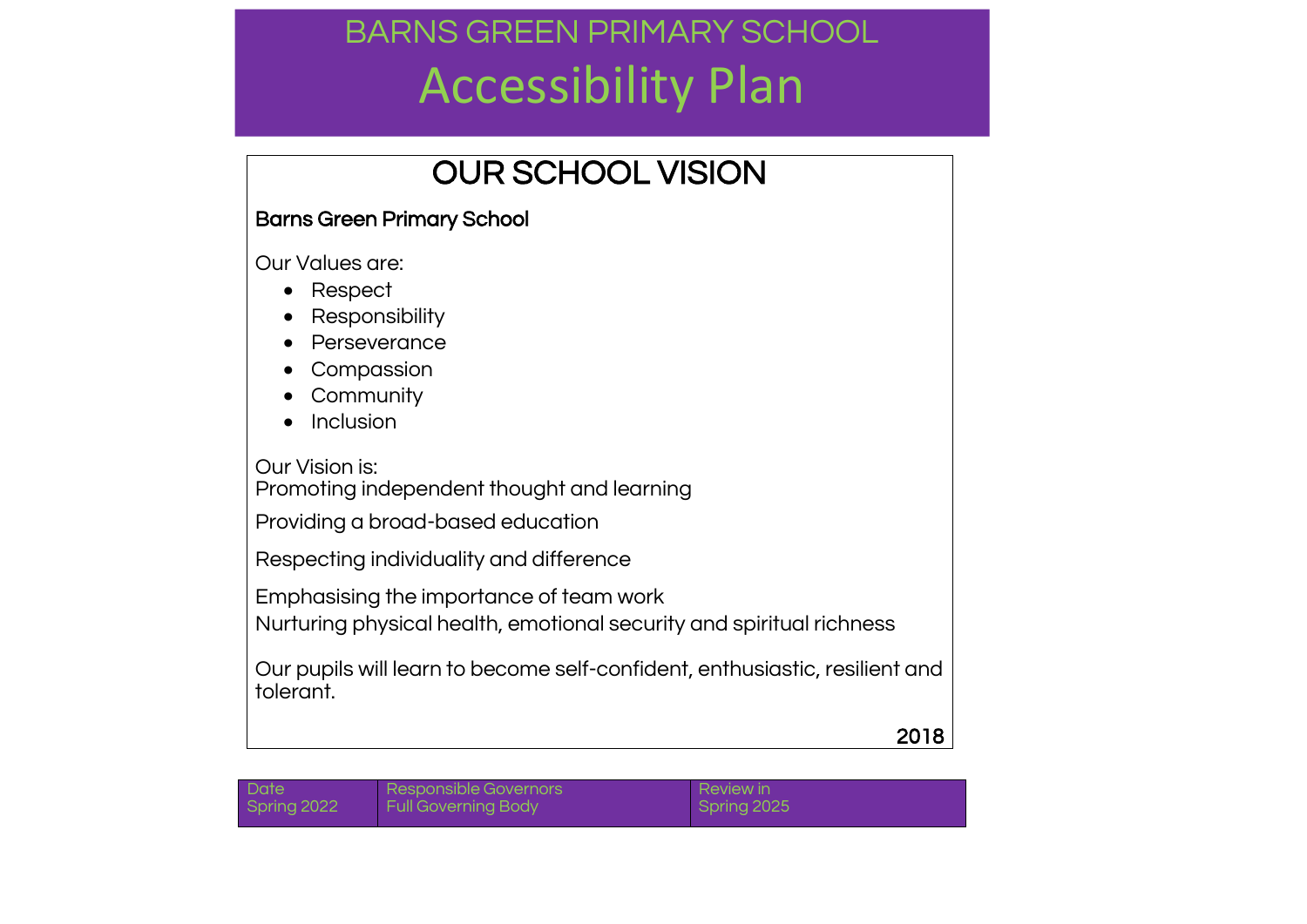#### Accessibility plan

#### 2022-2025

#### Section 1: Vision statement

Barns Green Primary School is required to have an accessibility plan under the Equality Act 2010. The purpose of the plan is to demonstrate that we are actively looking to improve accessibility of learning for all pupils. Under the Equality Act 2010 a person is disabled under the Equality Act 2010 if they have a physical or mental impairment that has a 'substantial' and 'long-term' negative effect on their ability to do normal daily activities.

The plan is used to highlight any areas for development which will then be incorporated into the school's Development Plan. The implementation of this policy is monitored by the Governing body once a year and fully reviewed once every three years.

This policy links with the following policies: The Equality Plan, Send, Teaching and Learning, Behaviour, Health and Safety, Administration of Medicines, Safeguarding.

#### Section 2: Aims and objectives

Our aims are to:

- Ensure that our site is fully accessible to any person with a disability and any new developments meet this requirement
- Continue to update records of disability and re-establish closer links with preschools and secondary schools post Covid
- Ensure all staff have access to good training to support children with disability and resources to support these children are appropriate

The table below sets out how the school will achieve these aims.

| Date        | Responsible Governors      | <b>Review in</b> |
|-------------|----------------------------|------------------|
| Spring 2022 | <b>Full Governing Body</b> | Spring 2025      |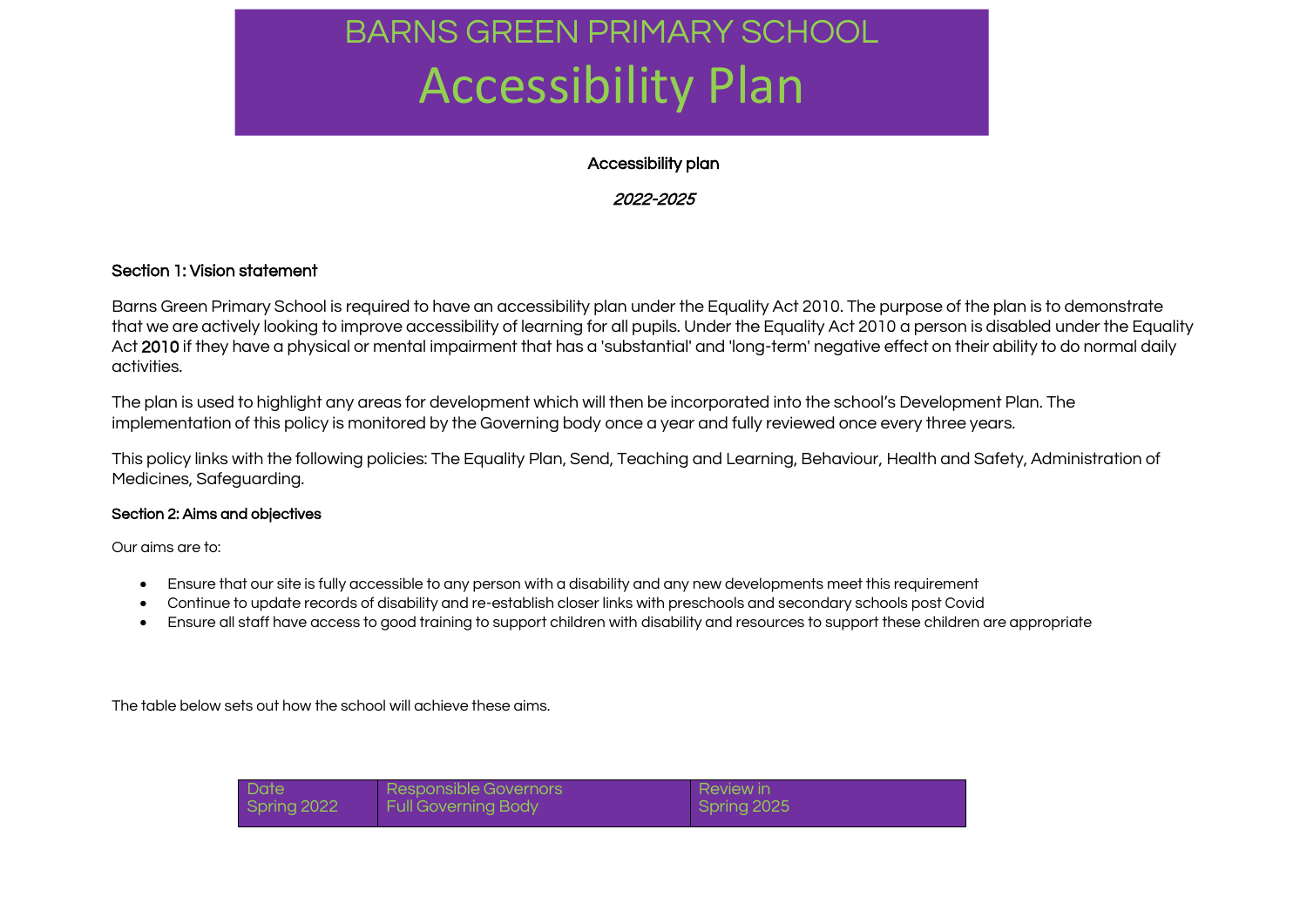| Aim                                                                                        | <b>Current good</b><br>practice<br>Include<br>established<br>practice and<br>practice under<br>development                                                                                               | <b>Objectives</b>                                                                                                                                                                                         | Actions to be taken                                                           | Person responsible                                                     | Date to<br>complete<br>actions by | <b>Success criteria</b>                                                    |
|--------------------------------------------------------------------------------------------|----------------------------------------------------------------------------------------------------------------------------------------------------------------------------------------------------------|-----------------------------------------------------------------------------------------------------------------------------------------------------------------------------------------------------------|-------------------------------------------------------------------------------|------------------------------------------------------------------------|-----------------------------------|----------------------------------------------------------------------------|
| To continue to<br>maintain and<br>improve good<br>access to the<br>physical<br>environment | <b>Barns Green</b><br>Primary School<br>was designed to<br>meet the<br>requirements of<br>Approved<br>Document Part M<br>'Access to and<br>use of Buildings'.<br>(Please see<br>document for<br>details) | Annual audit of<br>$\bullet$<br>premises to ensure<br>that all aspects of<br>Approved Document<br>Part M are<br>maintained to the<br>required standard                                                    | Walk the school<br>$\bullet$<br>and grounds once<br>a year with this<br>focus | HT, Caretaker<br>$\bullet$<br>and the Health<br>and Safety<br>Governor | Each<br>summer term               | Rolling programme of any<br>works enacted within<br>identified time frames |
|                                                                                            |                                                                                                                                                                                                          | Installation of a track<br>$\bullet$<br>around school<br>grounds to make<br>them more<br>accessible to<br>wheelchair users by<br>providing level<br>access to the school<br>grounds and<br>'wooded area'. | Liaise with<br>$\bullet$<br>planning and<br>contractors                       | HT<br>$\bullet$                                                        | <b>July 2022</b>                  | Monitoring of use of track<br>shows all can access                         |

| <b>Date</b> | Responsible Governors      | <b>Review in</b> |
|-------------|----------------------------|------------------|
| Spring 2022 | <b>Full Governing Body</b> | Spring 2025      |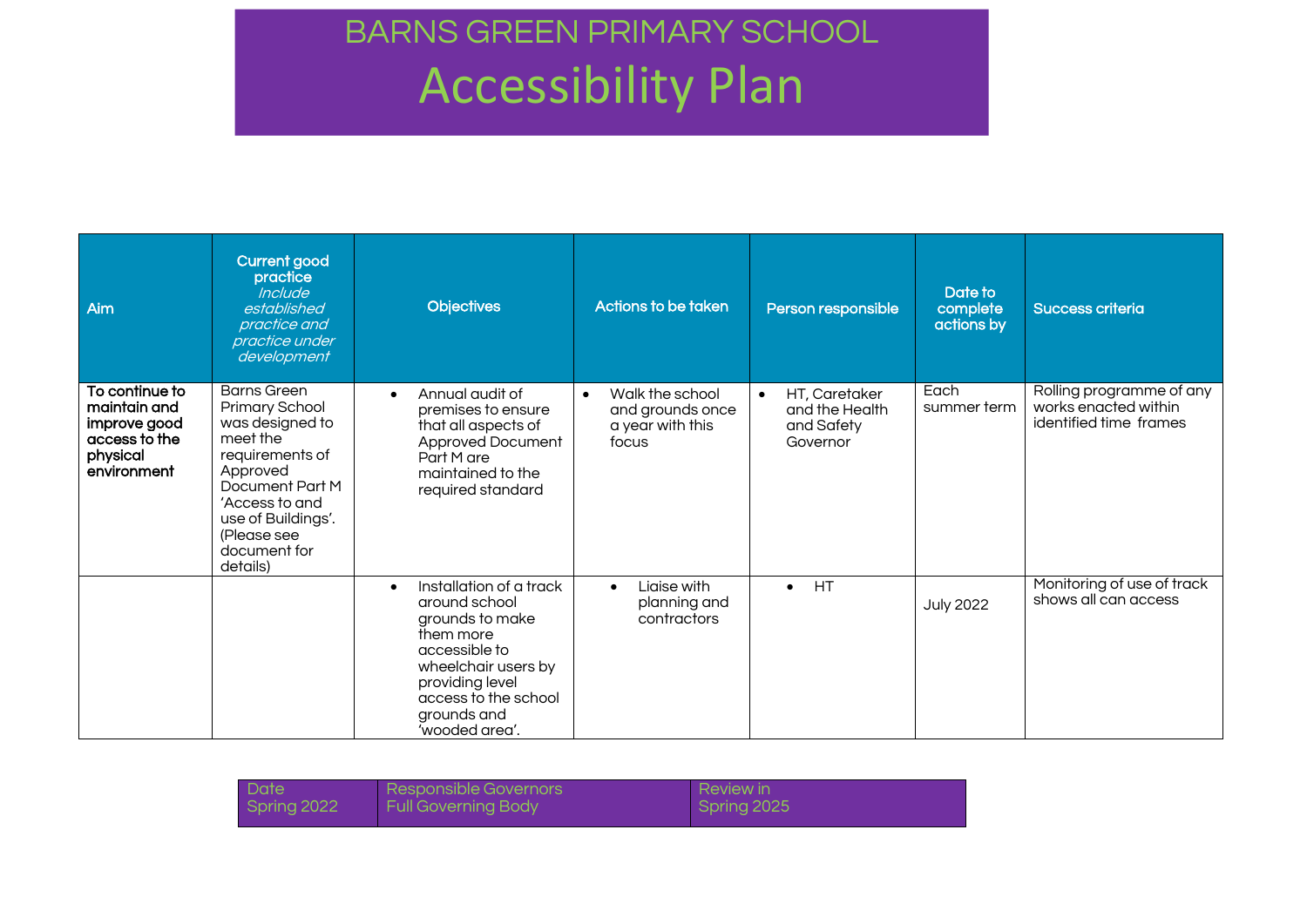| Continue to<br>improve school<br>data base/<br>knowledge of<br>the families of<br>pupils with<br>disabilites and<br>liaise with<br>appropriate<br>outside<br>agencies/<br>providers. | Good links with<br>pre-schools and<br>secondary<br>schools in relation<br>to children with<br>disabilities have<br>continued during<br>Covid restrictions<br>20-22 but visits<br>have been<br>severely limited<br>and now need to<br>be re-established. | To liaise with pre-<br>$\bullet$<br>schools to identify<br>children and families<br>for support in future.                                                                                                                                                                                                 | Liaise as soon<br>$\bullet$<br>as a child is<br>offered a<br>place at the<br>school. Re-<br>establish<br>induction visits<br>to school and<br>additional<br>visits for<br>vulnerable<br>children                         | YR teacher<br>$\bullet$                           | April each<br>year<br>As needed | New pupils have<br>appropriate support in<br>place and settle into<br>school quickly; parent<br>survey confirms this.   |
|--------------------------------------------------------------------------------------------------------------------------------------------------------------------------------------|---------------------------------------------------------------------------------------------------------------------------------------------------------------------------------------------------------------------------------------------------------|------------------------------------------------------------------------------------------------------------------------------------------------------------------------------------------------------------------------------------------------------------------------------------------------------------|--------------------------------------------------------------------------------------------------------------------------------------------------------------------------------------------------------------------------|---------------------------------------------------|---------------------------------|-------------------------------------------------------------------------------------------------------------------------|
|                                                                                                                                                                                      | There is a<br>consistent<br>approach to<br>internal transition<br>between year<br>groups and<br>classes, so that<br><b>Class Teachers</b><br>and Adults                                                                                                 | Liaise with secondary<br>schools to support<br>transition of vulnerable<br>pupils                                                                                                                                                                                                                          | Support transition<br>to secondary<br>schools by re-<br>establishing<br>additional visits for<br>identified children                                                                                                     | YR 6 teacher<br>$\bullet$                         | As needed                       | <b>Transition arrangements</b><br>support children with<br>disabilities to transfer<br>smoothly to secondary<br>school. |
|                                                                                                                                                                                      | working with<br>these pupils are<br>informed about<br>pupils starting in<br>the new<br>academic year.                                                                                                                                                   | To continue to update<br>$\bullet$<br>information on children<br>to ensure that those with<br>a disability are supported<br>well.<br>To establish a<br>relationship of trust<br>where parents/staff<br>volunteer additional<br>family information (e.g.<br>family disability, or family<br>circumstances). | Office staff to<br>$\bullet$<br>request updates to<br>medical and<br>pastoral<br>information on a<br>regular basis and<br>at least annually.<br>School to make<br>$\bullet$<br>appropriate<br>adjustments, as<br>needed. | School<br>$\bullet$<br><b>Business</b><br>Manager | As needed                       | Annual interview with<br>parents/ pupils/ identified<br>staff reveals that the<br>person is well supported              |

| Date        | Responsible Governors      | Review in   |
|-------------|----------------------------|-------------|
| Spring 2022 | <b>Full Governing Body</b> | Spring 2025 |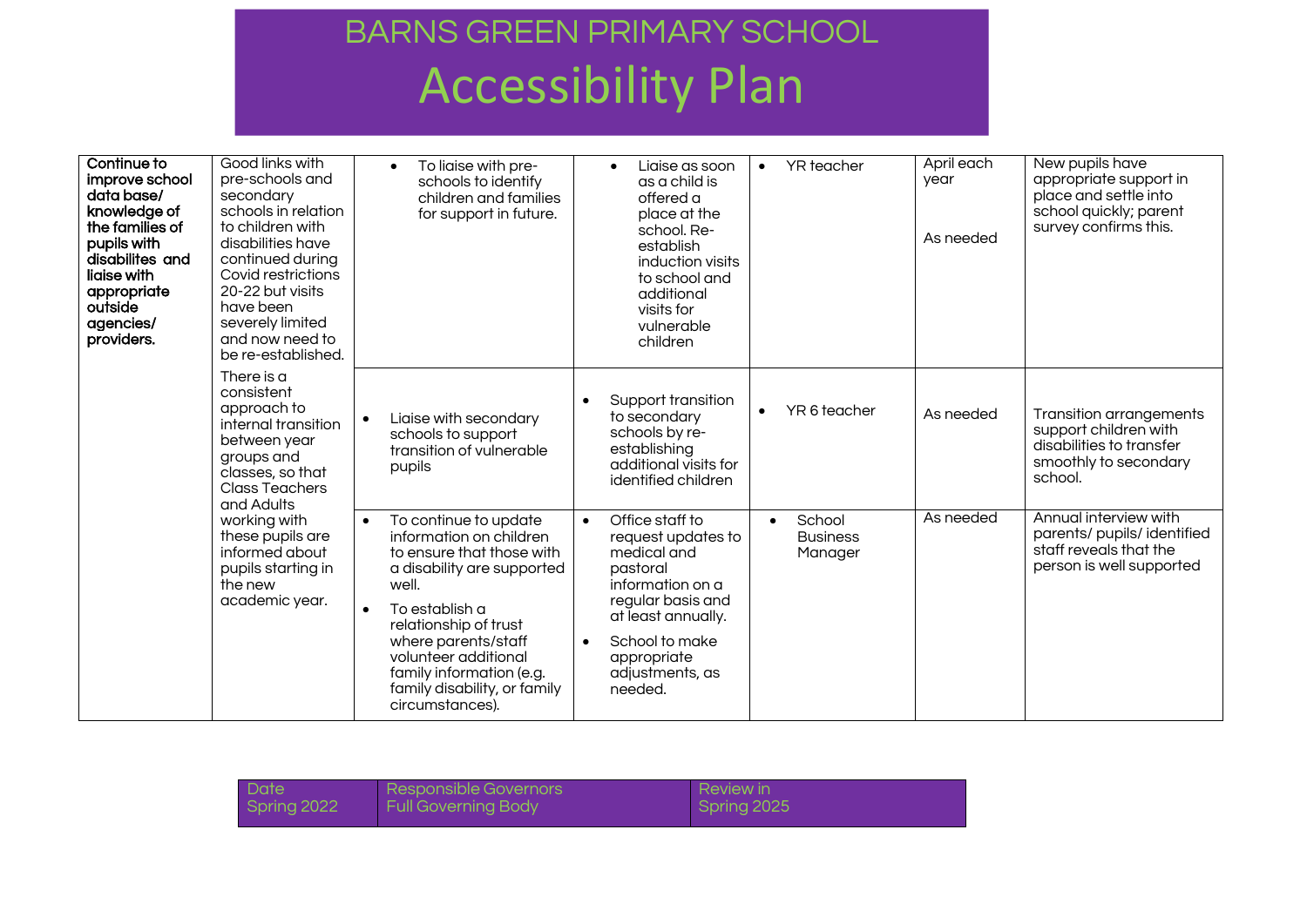|                                                                            |                                                                                                                                                                                                                                                                                                                                            | Ensure staff with a<br>$\bullet$<br>disability are well<br>supported.<br>Continue to liaise with<br>$\bullet$<br>outside agencies for<br>advice and support                                                                                                                                                                                                                                                                                                                    | Ensure records<br>are updated and<br><b>SENDCo attends</b><br><b>SENDCo</b><br>meetings for up<br>to date<br>information on<br>agencies                                                             | <b>SENDCo</b><br>$\bullet$                                                         | On-going<br>and as<br>needed                      | Contact details of outside<br>agencies in place and<br>used as appropriate.                                                                 |
|----------------------------------------------------------------------------|--------------------------------------------------------------------------------------------------------------------------------------------------------------------------------------------------------------------------------------------------------------------------------------------------------------------------------------------|--------------------------------------------------------------------------------------------------------------------------------------------------------------------------------------------------------------------------------------------------------------------------------------------------------------------------------------------------------------------------------------------------------------------------------------------------------------------------------|-----------------------------------------------------------------------------------------------------------------------------------------------------------------------------------------------------|------------------------------------------------------------------------------------|---------------------------------------------------|---------------------------------------------------------------------------------------------------------------------------------------------|
| Increase access<br>to the<br>curriculum for<br>pupils with a<br>disability | Induction of any<br>new staff in<br>supporting<br>children with<br>additional needs.<br><b>Termly SEND</b><br>meetings ensure<br>all staff review<br>and understand<br>how to support<br>pupil needs<br>A programme of<br>staff training<br>each year to<br>support staff in<br>teaching of<br>children who<br>need additional<br>support. | $2021 - 22$<br>Training for staff on:<br>$\bullet$<br>Autism and Social<br>$\bullet$<br><b>Communication Training</b><br>(Supporting Autism in<br>EYFS and TEACCH<br>approach)<br>Speech and Language<br>$\bullet$<br><b>Training (Word Aware</b><br>and Communication<br>Friendly Classrooms).<br><b>Team Teach Training</b><br>$\bullet$<br><b>Clicker Writer training</b><br>$\bullet$<br>Identify training needs at<br>$\bullet$<br>the start of the new<br>academic year. | Staff meeting led<br>$\bullet$<br>by SENDCo at<br>start of each term.<br><b>Termly Pupil</b><br>$\bullet$<br><b>Progress Meetings</b><br>with Headteacher<br>to include<br>accessibility<br>options | <b>SENDCo</b><br>$\bullet$<br>HT<br>$\bullet$<br>Assessment<br>$\bullet$<br>leader | On-going<br>throughout<br>the<br>academic<br>year | Lesson observations,<br>pupil work, progress data<br>and pupil interviews show<br>that teachers are<br>adapting curriculum<br>appropriately |

| Date        | Responsible Governors      | I Review in |
|-------------|----------------------------|-------------|
| Spring 2022 | <b>Full Governing Body</b> | Spring 2025 |